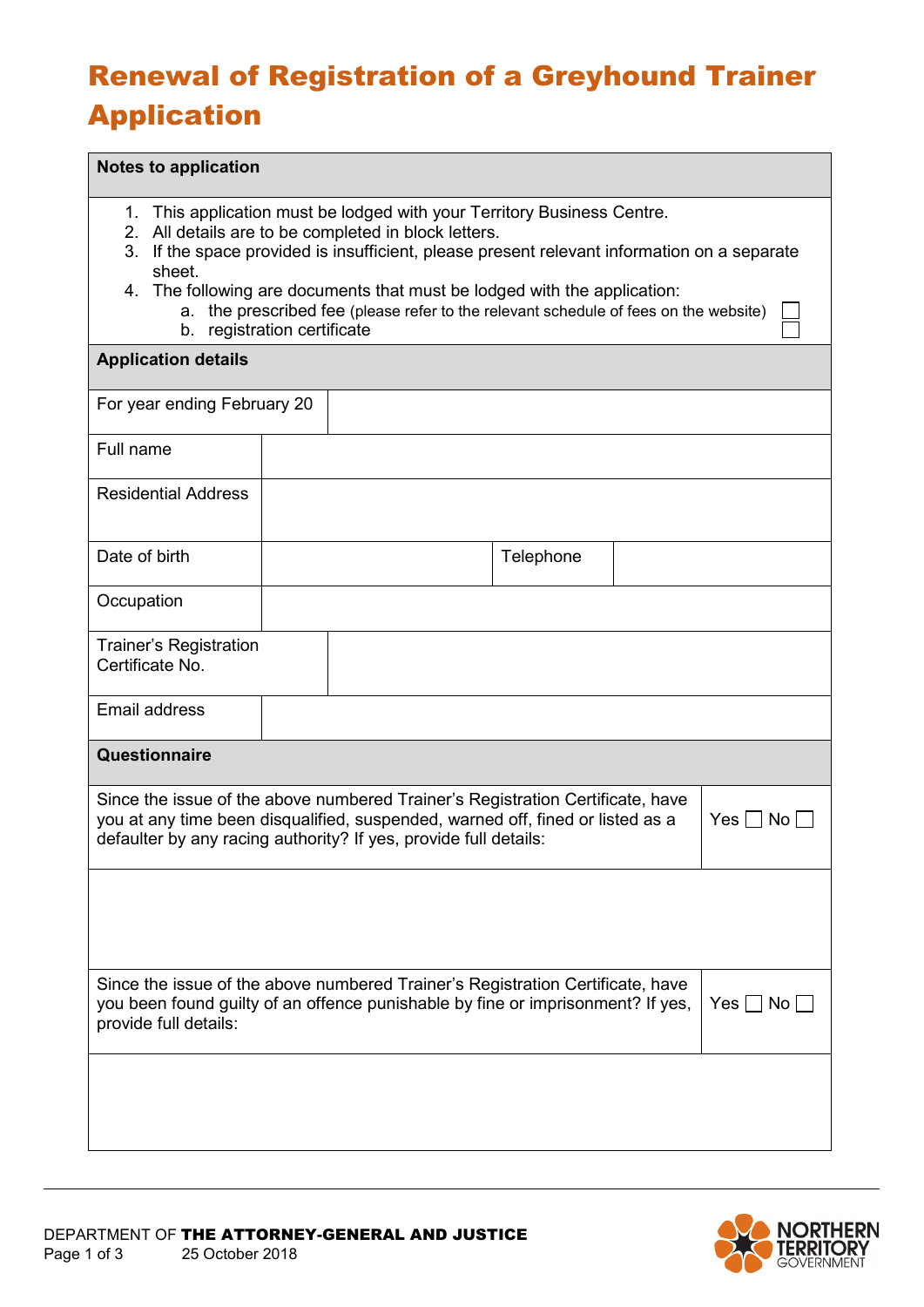## **Renewal of Registration of a Greyhound Trainer Application**

| Since the issue of the above numbered Trainer's Registration Certificate, has<br>there been any change in the location and/or particulars of your kennels? If<br>$Yes \Box No \Box$<br>yes, provide full details:                                                                                                                                                                                                                                                                                                                                                                                                                                                                                                   |  |                     |  |      |  |  |  |  |
|---------------------------------------------------------------------------------------------------------------------------------------------------------------------------------------------------------------------------------------------------------------------------------------------------------------------------------------------------------------------------------------------------------------------------------------------------------------------------------------------------------------------------------------------------------------------------------------------------------------------------------------------------------------------------------------------------------------------|--|---------------------|--|------|--|--|--|--|
|                                                                                                                                                                                                                                                                                                                                                                                                                                                                                                                                                                                                                                                                                                                     |  |                     |  |      |  |  |  |  |
| <b>Declaration</b>                                                                                                                                                                                                                                                                                                                                                                                                                                                                                                                                                                                                                                                                                                  |  |                     |  |      |  |  |  |  |
| I hereby apply make application for renewal of<br>my registration as a Trainer and endorsement<br>of my Registration Certificate Number (enter<br>registration certificate number)                                                                                                                                                                                                                                                                                                                                                                                                                                                                                                                                  |  |                     |  |      |  |  |  |  |
| which I produce.                                                                                                                                                                                                                                                                                                                                                                                                                                                                                                                                                                                                                                                                                                    |  |                     |  |      |  |  |  |  |
| Signature                                                                                                                                                                                                                                                                                                                                                                                                                                                                                                                                                                                                                                                                                                           |  |                     |  | Date |  |  |  |  |
| Office use only                                                                                                                                                                                                                                                                                                                                                                                                                                                                                                                                                                                                                                                                                                     |  |                     |  |      |  |  |  |  |
| Date received                                                                                                                                                                                                                                                                                                                                                                                                                                                                                                                                                                                                                                                                                                       |  | Cash receipt number |  |      |  |  |  |  |
| Notice in accordance with the Information Act (Information Privacy Principle 1)                                                                                                                                                                                                                                                                                                                                                                                                                                                                                                                                                                                                                                     |  |                     |  |      |  |  |  |  |
| Licensing NT is seeking information from you for the purposes of your application.<br>Information Privacy Principle 1 (IPP 1) requires that a public sector organisation must not collect<br>personal information unless the information is necessary for one or more of its functions or<br>activities. If personal information about an individual is collected from the individual, the<br>organisation must take reasonable steps to ensure that the individual is aware of certain<br>matters. For the purposes of IPP 1, the following advice is provided.<br>a. You are able to access your personal information that you have provided by making a<br>written request to the Director-General of Licensing. |  |                     |  |      |  |  |  |  |
| The information is required pursuant to the Racing and Betting Act. The Act requires that<br>b.<br>certain matters must be considered when deciding whether or not to approve an<br>application.                                                                                                                                                                                                                                                                                                                                                                                                                                                                                                                    |  |                     |  |      |  |  |  |  |
| c. The information will be kept confidential except as follows:<br>Information may be sought from Police, government agencies, interstate<br>İ.<br>licensing authorities, or referees or other persons nominated by you. Information<br>may be released to those sources to the extent necessary to verify information<br>about you and your application.<br>If a hearing is involved, information will be released to the parties, Commission or<br>ii.<br>the Court, as required by the Act.<br>Registers of licences and permits will be maintained and may be made available<br>iii.<br>to the public on request.                                                                                               |  |                     |  |      |  |  |  |  |
| You do not have to provide information if you do not wish to do so. However, an<br>d.<br>application may not be approved if there is insufficient information to properly determine<br>the matter in accordance with the Act.                                                                                                                                                                                                                                                                                                                                                                                                                                                                                       |  |                     |  |      |  |  |  |  |